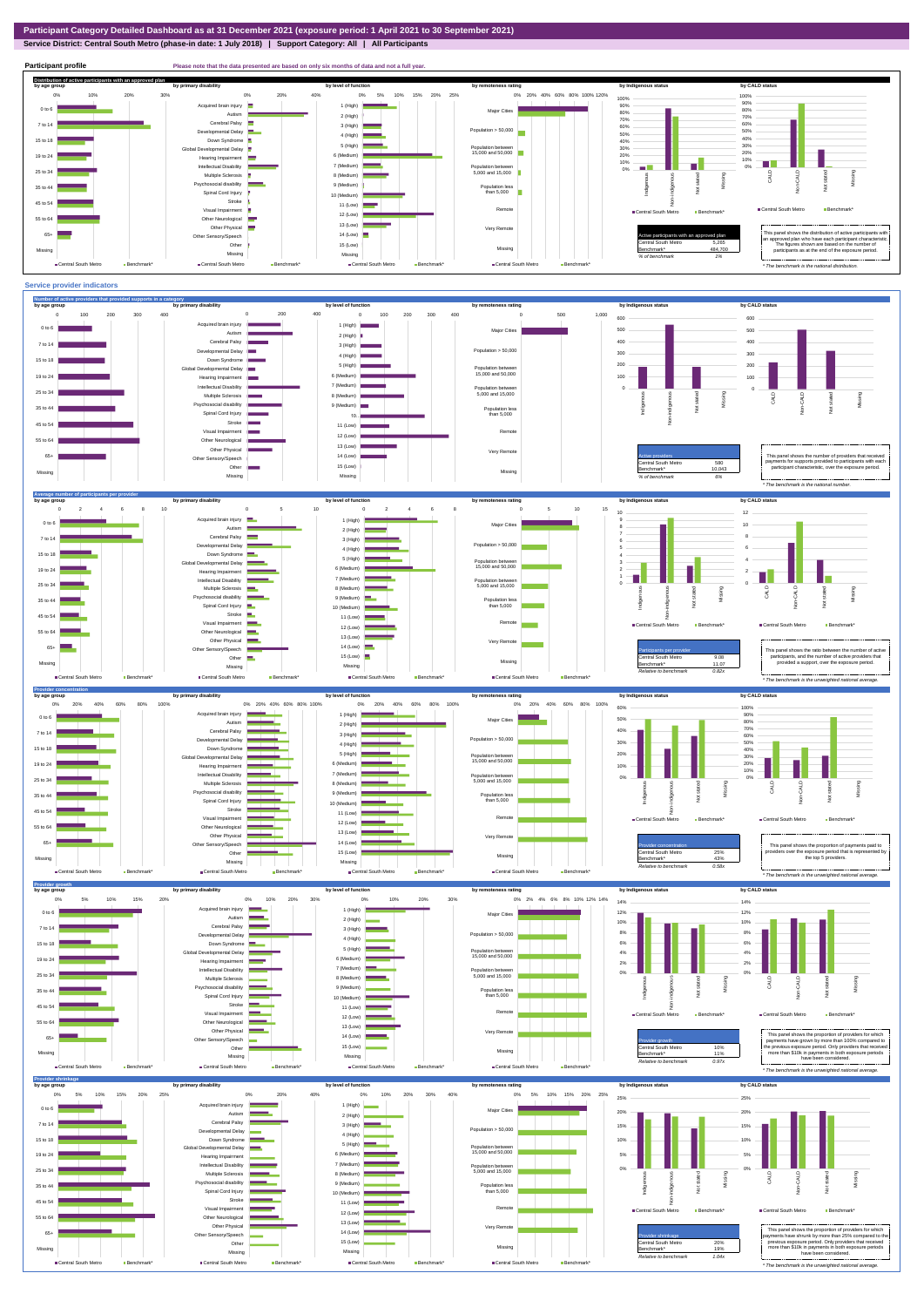## **Service District: Central South Metro (phase-in date: 1 July 2018) | Support Category: All | All Participants**



|                                | Active participants with          |                                | <b>Participants</b> | Provider      | Provider        | Provider          | <b>Total plan</b>  |                                  |                 | Outcomes indicator on | Has the NDIS helped with |
|--------------------------------|-----------------------------------|--------------------------------|---------------------|---------------|-----------------|-------------------|--------------------|----------------------------------|-----------------|-----------------------|--------------------------|
| <b>Support category</b>        | approved plans                    | <b>Active providers</b>        | per provider        | concentration | arowth          | shrinkage         | budgets (\$m)      | Payments (\$m)                   | Utilisation     | choice and control    | choice and control?      |
| Core                           |                                   |                                |                     |               |                 |                   |                    |                                  |                 |                       |                          |
| Consumables                    | 3.445                             | 152                            | 22.7                | 61%           | 17%             | 6%                | 4.5                | 2.7                              | 60%             | 60%                   | 80%                      |
| <b>Daily Activities</b>        | 2.793                             | 210                            | 13.3                | 47%           | 12%             | 25%               | 80.4               | 67.4                             | 84%             | 56%                   | 82%                      |
| Community                      | 2,924                             | 180                            | 16.2                | 49%           | 20%             | 11%               | 36.0               | 26.0                             | 72%             | 52%                   | 81%                      |
| Transport                      | 2.096                             | 72                             | 29.1                | 61%           | 0%              | 0%                | 3.1                | 2.9                              | 94%             | 50%                   | 82%                      |
| Core total                     | 4.611                             | 363                            | 12.7                | 45%           | 12%             | 17%               | 124.0              | 99.0                             | 80%             | ------<br>57%         | <br>79%                  |
|                                |                                   |                                |                     |               |                 |                   |                    |                                  |                 |                       |                          |
| <b>Capacity Building</b>       |                                   |                                |                     |               |                 |                   |                    |                                  |                 |                       |                          |
| Choice and Control             | 1.774                             | 74                             | 24.0                | 75%           | 0%              | 0%                | 1.2                | 1.2                              | 95%             | 62%                   | 78%                      |
| <b>Daily Activities</b>        | 5.049                             | 267                            | 18.9                | 53%           | 8%              | 19%               | 31.1               | <b>Contract Contract</b><br>20.4 | 65%             | 56%                   | 79%                      |
| Employment                     | 416                               | 40<br>m,                       | 10.4                | 80%           | 14%             | 29%               | 2.5                | 1.1                              | 46%             | 40%                   | 77%                      |
| Relationships                  | 621                               | 79<br><b>Contract Contract</b> | 7.9                 | 57%           | 15%             | 10%               | 3.2                | 1.6                              | 50%             | 17%                   | 74%                      |
| Social and Civic               | 739<br><b>Contract</b>            | 80<br><b>STATISTICS</b>        | 9.2                 | 48%           | 21%             | 17%               | 3.4                | 1.7                              | 49%             | 50%                   | 73%                      |
| <b>Support Coordination</b>    | 2.145<br>--------------           | 149<br>----------              | 14.4<br>            | 40%<br>       | 4%<br>--------- | 11%<br>---------- | 4 <sup>3</sup><br> | 3.1<br>----------                | 71%<br>-------- | 52%<br>               | 79%<br>---------         |
| <b>Capacity Building total</b> | 5,136                             | 378                            | 13.6                | 44%           | 6%              | 18%               | 45.9               | 29.1                             | 63%             | 56%                   | 79%                      |
|                                |                                   |                                |                     |               |                 |                   |                    |                                  |                 |                       |                          |
| Capital                        |                                   |                                |                     |               |                 |                   |                    |                                  |                 |                       |                          |
| Assistive Technology           | <b>Contract Contract</b><br>1,457 | 103                            | 14.1                | 53%           | 10%             | 48%               | 7.3                | 3.0                              | 41%             | 64%                   | 83%                      |
| Home Modifications             | 223                               | 14                             | 15.9<br>            | 98%           | 50%             | 50%<br>.          | 1.0                | 0.3                              | 28%<br>.        | 48%<br>------         | 82%<br>------            |
| <b>Capital total</b>           | 1.503                             | 110                            | 13.7                | 49%           | 13%             | 50%               | 8.3                | 3.3                              | 40%             | 62%                   | 84%                      |
| Missina                        | $\Omega$                          | $\Omega$                       | 0.0                 | 0%            | 0%              | 0%                | 0.0                | 0.0                              | 0%              | 0%                    | 0%                       |
| All support categories         | 5.265                             | 580                            | 9.1                 | 41%           | 10%             | 20%               | 178.3              | 131.4                            | 74%             | 57%                   | 78%                      |

Note: Only the major support categories are shown.<br>Note: Capacity Building total individual Wellbeing, Home Living and Lifelong Learning although these support categories are not shown.<br>Note: A utilisation rate may be abov

| <b>Indicator definitions</b>                                                                                                                        |                                                                                                                                                                                                                                                                                                                                                                                                                                                                                                                                                                                                                                                                                                                                                                                                                 |
|-----------------------------------------------------------------------------------------------------------------------------------------------------|-----------------------------------------------------------------------------------------------------------------------------------------------------------------------------------------------------------------------------------------------------------------------------------------------------------------------------------------------------------------------------------------------------------------------------------------------------------------------------------------------------------------------------------------------------------------------------------------------------------------------------------------------------------------------------------------------------------------------------------------------------------------------------------------------------------------|
| Active participants with approved plans                                                                                                             | Number of active participants who have an approved plan and reside in the service district / have supports relating to the support category in their plan.                                                                                                                                                                                                                                                                                                                                                                                                                                                                                                                                                                                                                                                      |
| <b>Active providers</b><br><b>Participants per provider</b><br><b>Provider concentration</b><br><b>Provider growth</b><br><b>Provider shrinkage</b> | Number of providers that received payments for supports provided to participants within the service district / support category, over the exposure period.<br>Ratio between the number of active participants and the number of active providers.<br>Proportion of provider payments over the exposure period that were paid to the top 10 providers.<br>Proportion of providers for which payments have grown by more than 100% compared to the previous exposure period. Only providers that received more than \$10k in payments in both exposure periods have been considered.<br>Proportion of providers for which payments have shrunk by more than 25% compared to the previous exposure period. Only providers that received more than \$10k in payments in both exposure periods have been considered. |
| <b>Total plan budgets</b><br><b>Payments</b><br><b>Utilisation</b>                                                                                  | Value of supports committed in participant plans for the exposure period.<br>Value of all payments over the exposure period, including payments to providers, payments to participants, and off-system payments (in-kind and Younger People In Residential Aged Care (YPIRAC)).<br>Ratio between payments and total plan budgets.                                                                                                                                                                                                                                                                                                                                                                                                                                                                               |
| Outcomes indicator on choice and control<br>Has the NDIS helped with choice and control?                                                            | Proportion of participants who reported in their most recent outcomes survey that they choose who supports them.<br>Proportion of participants who reported in their most recent outcomes survey that the NDIS has helped with choice and control.                                                                                                                                                                                                                                                                                                                                                                                                                                                                                                                                                              |
|                                                                                                                                                     | The green dots indicate the top 10 percentile of service districts / support categories when ranked by performance against benchmark for the given metric. In other words, performing relatively well under the given metric.<br>The red dots indicate the bottom 10 percentile of service districts / support categories when ranked by performance against benchmark for the given metric. In other words, performing relatively poorly under the given metri                                                                                                                                                                                                                                                                                                                                                 |
|                                                                                                                                                     | Note: A higher score is considered to be 'good' performance under some metrics. For example, a high utilisation rate is a sign of a functioning market where participants have access to the supports they need.<br>For other metrics, a lower score is considered to be 'good' performance. For example, a low provider concentration is a sign of a competitive market.                                                                                                                                                                                                                                                                                                                                                                                                                                       |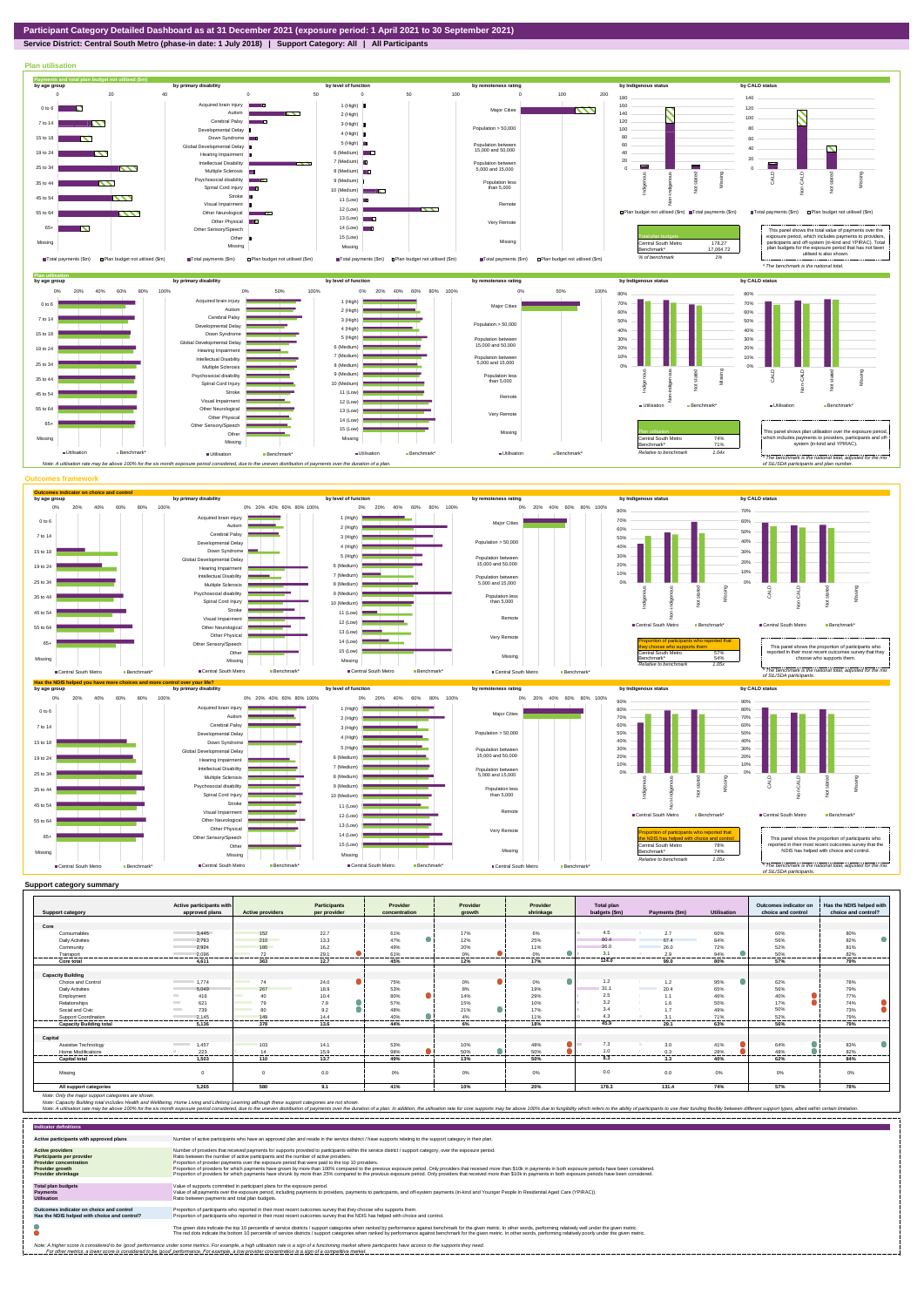## **Service District: Central South Metro (phase-in date: 1 July 2018) | Support Category: All | Participants Receiving SIL/SDA**



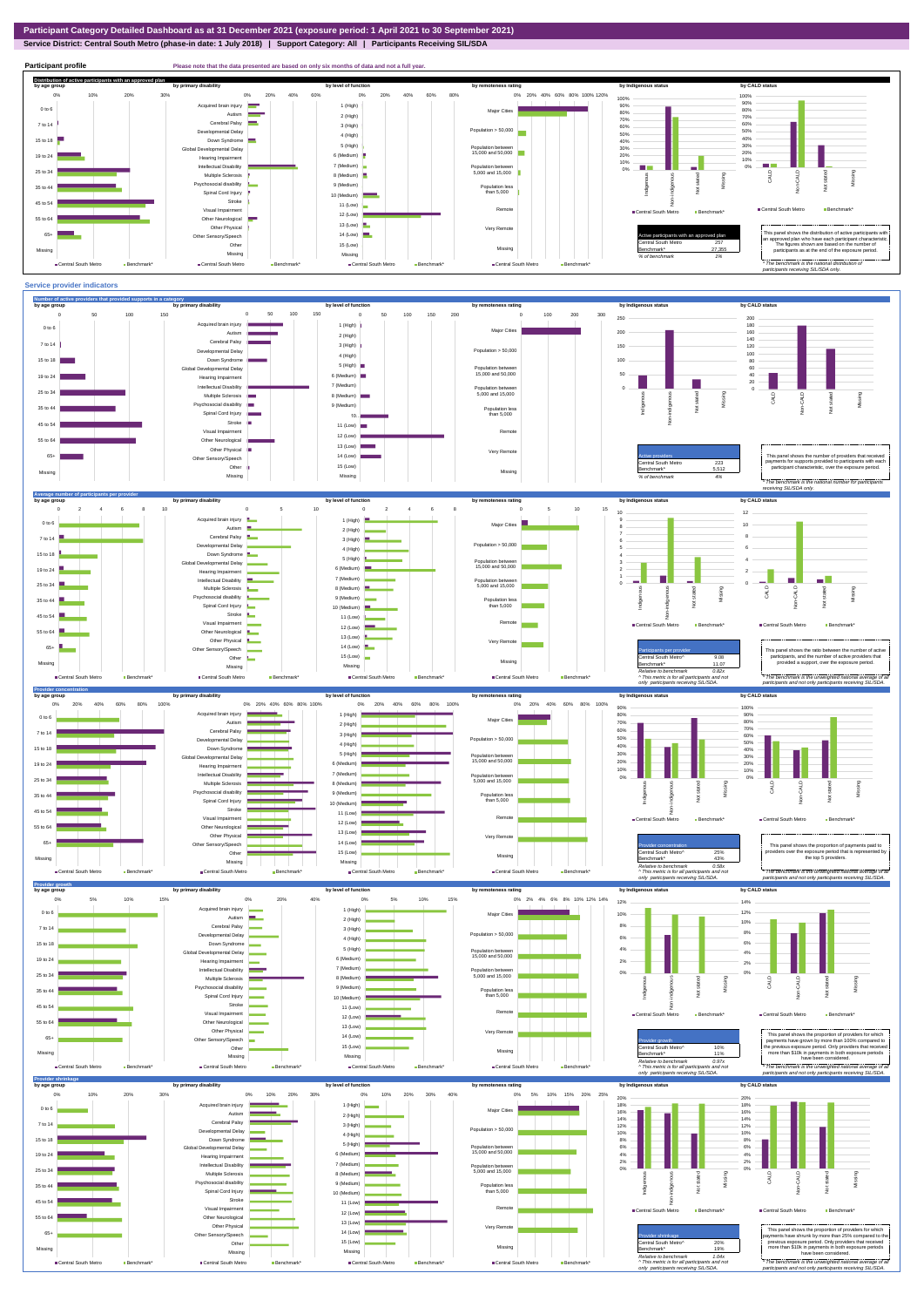

**Service District: Central South Metro (phase-in date: 1 July 2018) | Support Category: All | Participants Receiving SIL/SDA**



|                                | Active participants with |                         | <b>Participants</b> | Provider        | Provider | Provider        | <b>Total plan</b> |                 |                    | Outcomes indicator or | Has the NDIS helped with |
|--------------------------------|--------------------------|-------------------------|---------------------|-----------------|----------|-----------------|-------------------|-----------------|--------------------|-----------------------|--------------------------|
| <b>Support category</b>        | approved plans           | <b>Active providers</b> | per provider        | concentration   | growth   | shrinkage       | budgets (\$m)     | Payments (\$m)  | <b>Utilisation</b> | choice and control    | choice and control?      |
| Core                           |                          |                         |                     |                 |          |                 |                   |                 |                    |                       |                          |
| Consumables                    | 209                      | 47                      | 4.4                 | 86%             | 0%       | 33%             | 0.4               | 0.3             | 71%                | 20%                   | 83%                      |
| <b>Daily Activities</b>        | 253                      | 67                      | 3.8                 | 65%             | 8%       | 24%             | 30.1              | 28.7            | 95%                | 19%                   | 84%                      |
| Community                      | 241                      | 65                      | 3.7                 | 65%             | 8%       | 11%             | 6.4               | 4.7             | 74%                | 20%                   | 83%                      |
| Transport                      | 244                      | 33                      | 7.4                 | 79%             | 0%       | 0%              | 0.3               | 0.2             | 66%                | 19%                   | 83%                      |
| <b>Core total</b>              | .<br>255                 | <br>132                 | <br>1.9             | <br>61%         | .<br>7%  | .<br>22%        | 37.2              | -------<br>33.9 | ------<br>91%      | .<br>20%              | <br>84%                  |
| <b>Capacity Building</b>       |                          |                         |                     |                 |          |                 |                   |                 |                    |                       |                          |
| Choice and Control             | 50<br><b>Contract</b>    | 19                      | 2.6                 | 80%             | 0%       | 0%              | 0.0               | 0.0             | 89%                | 31%                   | 88%                      |
| <b>Daily Activities</b>        | 251                      | 68                      | 3.7                 | 61%             | $5\%$    | 9%              | 1 <sub>q</sub>    | 1.3             | 69%                | 20%                   | 83%                      |
| Employment                     | 18                       |                         | 3.0                 | 100%            | 0%       | 0%              | 0.1               | 0.1             | 78%                | 17%                   | 89%                      |
| Relationships                  | 134                      |                         | 4.2                 | 77%             | 18%      | 0%              | 1.0               | 0.5             | 54%                | 8%                    | 79%                      |
| Social and Civic               |                          |                         | 3.0                 | 100%            | 0%       | 0%              | 0.0               | 0.0             | 111%               | 20%                   | 100%                     |
| Support Coordination           | 245                      | 63                      | 3.9                 | 52%             | 0%       | 11%             | 0.6               | 0.4             | 79%                | 18%                   | 83%                      |
| <b>Capacity Building total</b> | 257                      | .<br>130                | -------<br>2.0      | --------<br>47% | .<br>5%  | --------<br>15% | .<br>3.6          | .<br>2.4        | -------<br>67%     | ---------<br>20%      | ---------<br>83%         |
| Capital                        |                          |                         |                     |                 |          |                 |                   |                 |                    |                       |                          |
| Assistive Technology           | 142                      | 43                      | 3.3                 | 75%             | 0%       | 33%             | 0.9               | 0.3             | 37%                | 22%                   | 81%                      |
| Home Modifications             | 100                      |                         | 16.7                | 100%            | 50%      | 50%             | 0.7               | 0.2             | 24%                | 17%                   | 79%                      |
| <b>Capital total</b>           | 180                      | 49                      | 3.7                 | 74%             | 13%      | 38%             | 1.6               | 0.5             | 31%                | 21%                   | 81%                      |
| Missina                        |                          |                         | 0.0                 | 0%              | 0%       | 0%              | 0.0               | 0.0             | $0\%$              | 0%                    | 0%                       |
| All support categories         | 257                      | 223                     | 1.2                 | 59%             | 8%       | 18%             | 42.4              | 36.8            | 87%                | 20%                   | 83%                      |

| <b>Indicator definitions</b>                                                                                                                 |                                                                                                                                                                                                                                                                                                                                                                                                                                                                                                                                                                                                                                                                                                                                                                                                                 |
|----------------------------------------------------------------------------------------------------------------------------------------------|-----------------------------------------------------------------------------------------------------------------------------------------------------------------------------------------------------------------------------------------------------------------------------------------------------------------------------------------------------------------------------------------------------------------------------------------------------------------------------------------------------------------------------------------------------------------------------------------------------------------------------------------------------------------------------------------------------------------------------------------------------------------------------------------------------------------|
| Active participants with approved plans                                                                                                      | Number of active participants who have an approved plan and reside in the service district / have supports relating to the support category in their plan.                                                                                                                                                                                                                                                                                                                                                                                                                                                                                                                                                                                                                                                      |
| <b>Active providers</b><br>Participants per provider<br><b>Provider concentration</b><br><b>Provider growth</b><br><b>Provider shrinkage</b> | Number of providers that received payments for supports provided to participants within the service district / support category, over the exposure period,<br>Ratio between the number of active participants and the number of active providers.<br>Proportion of provider payments over the exposure period that were paid to the top 10 providers.<br>Proportion of providers for which payments have grown by more than 100% compared to the previous exposure period. Only providers that received more than \$10k in payments in both exposure periods have been considered.<br>Proportion of providers for which payments have shrunk by more than 25% compared to the previous exposure period. Only providers that received more than \$10k in payments in both exposure periods have been considered. |
| <b>Total plan budgets</b><br>Payments<br><b>Utilisation</b>                                                                                  | Value of supports committed in participant plans for the exposure period.<br>Value of all payments over the exposure period, including payments to providers, payments to participants, and off-system payments (in-kind and Younger People In Residential Aged Care (YPIRAC)).<br>Ratio between payments and total plan budgets.                                                                                                                                                                                                                                                                                                                                                                                                                                                                               |
| Outcomes indicator on choice and control<br>Has the NDIS helped with choice and control?                                                     | Proportion of participants who reported in their most recent outcomes survey that they choose who supports them.<br>Proportion of participants who reported in their most recent outcomes survey that the NDIS has helped with choice and control.                                                                                                                                                                                                                                                                                                                                                                                                                                                                                                                                                              |
|                                                                                                                                              | The green dots indicate the top 10 percentile of service districts / support categories when ranked by performance against benchmark for the given metric. In other words, performing relatively well under the given metric.<br>The red dots indicate the bottom 10 percentile of service districts / support categories when ranked by performance against benchmark for the given metric. In other words, performing relatively poorly under the given metri                                                                                                                                                                                                                                                                                                                                                 |
|                                                                                                                                              | Note: A higher score is considered to be 'good' performance under some metrics. For example, a high utilisation rate is a sign of a functioning market where participants have access to the supports they need.<br>For other metrics, a lower score is considered to be 'good' performance. For example, a low provider concentration is a sign of a competitive market.                                                                                                                                                                                                                                                                                                                                                                                                                                       |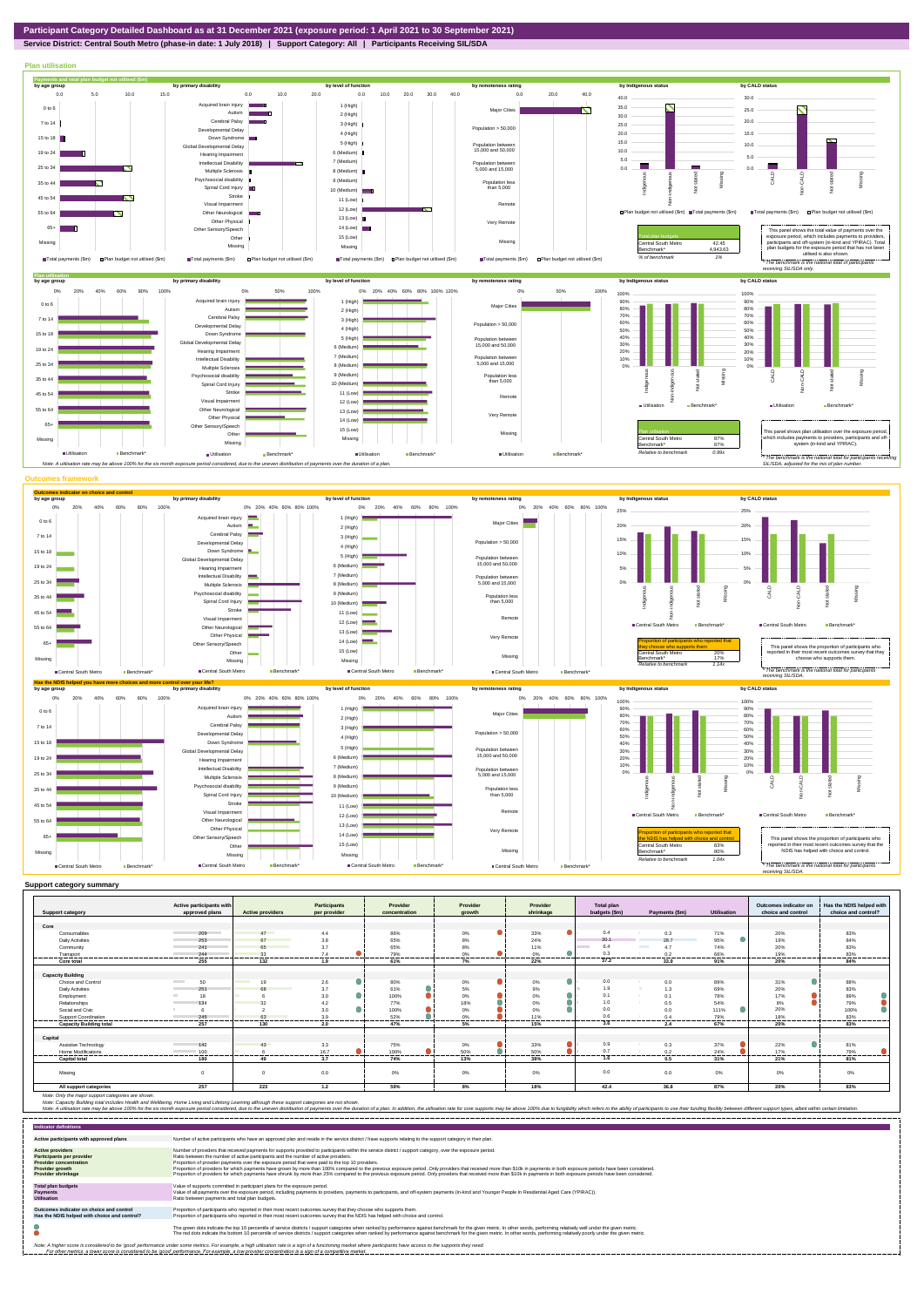**Service District: Central South Metro (phase-in date: 1 July 2018) | Support Category: All | Participants Not Receiving SIL/SDA**



**Participant profile Please note that the data presented are based on only six months of data and not a full year. Distribution of active participants with an approved plan** by age group by primary disability by remoteness rating by hdigenous status by CALD status 0% 5% 10% 15% 20% 25% 0% 20% 40% 60% 80% 100% 120% 0% 10% 20% 30% 0% 20% 40% 100% 100% ed brain injury 90% 1 (High) 80% 90% 0 to 6  $\mathcal{L}_{\mathcal{A}}$ Major Cities 80% Autism **I** 2 (High) 70% 70% Cerebral Palsy 60% 7 to 14 3 (High) Developmental Delay 50% 60% Population > 50,000 m 4 (High) 40% 50% 15 to 18 Down Syndrome 5 (High) 30% 40% 30% Global Developmental Delay Population between 15,000 and 50,000 20% 6 (Medium) 19 to 24 Hearing Impairment 20% 10% 10% **COLOR** 7 (Medium) Intellectual Disability **STA** ш 0% Population between 5,000 and 15,000 0% 25 to 34 Multiple Sclerosis 8 (Medium) CALD Non-CALD Missing digenous Not stated Non-indigenous .<br>cial disability Missing 9 (Medium) 35 to 44 Population less than 5,000 nstated in 1916.<br>Note Spinal Cord Injury п i<br>Tei 10 (Medium) Stroke 45 to 54 11 (Low) å Central South Metro Benchmark\* Visual Impairment Remote Central South Metro Benchmark 12 (Low) 55 to 64 Other Neurological 13 (Low) Other Physical Very Remote Active participants with an approved plan This panel shows the distribution of active participants with an approved plan who have each participant characteristic. 65+ Sensory/Speech 14 (Low) Other 15 (Low) Central South Metro 5,008 The figures shown are based on the number of participants as at the end of the exposure period. Missing Benchmark\* 457,345 Missing Missing Missing *% of benchmark 1%* ■ Central South Metro Benchmark\* Central South Metro Benchmark\* Central South Metro Central South Metro Bench *\* The benchmark is the national distribution of participants not receiving SIL/SDA only.*